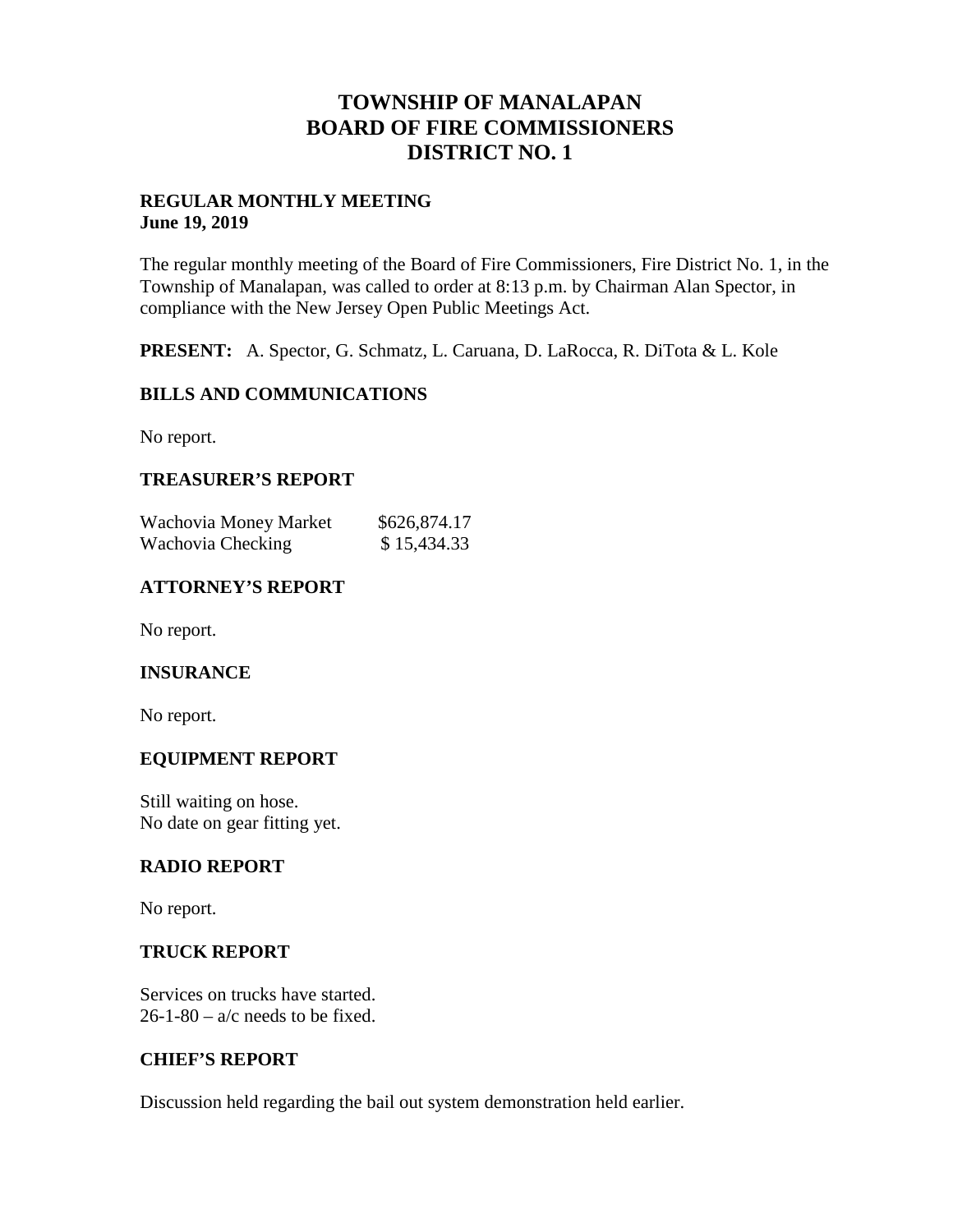## **MEMBERSHIP REPORT**

No report.

## **ASSOCIATION REPORT**

No report.

#### **TRUSTEES' REPORT**

No report.

#### **OLD BUSINESS**

See attached.

#### **NEW BUSINESS**

Commissioner LaRocca made a motion to pay all vouchers; this was seconded by Commissioner Caruana. All voted aye.

Leaks in the back building need to be addressed asap.

Meeting opened to the public at 8:24 p.m.

A motion was made by Commissioner Spector to adjourn; it was seconded by Commissioner LaRocca and all voted aye.

Meeting adjourned at 8:25 p.m.

Respectfully submitted, George Schmatz, Treasurer